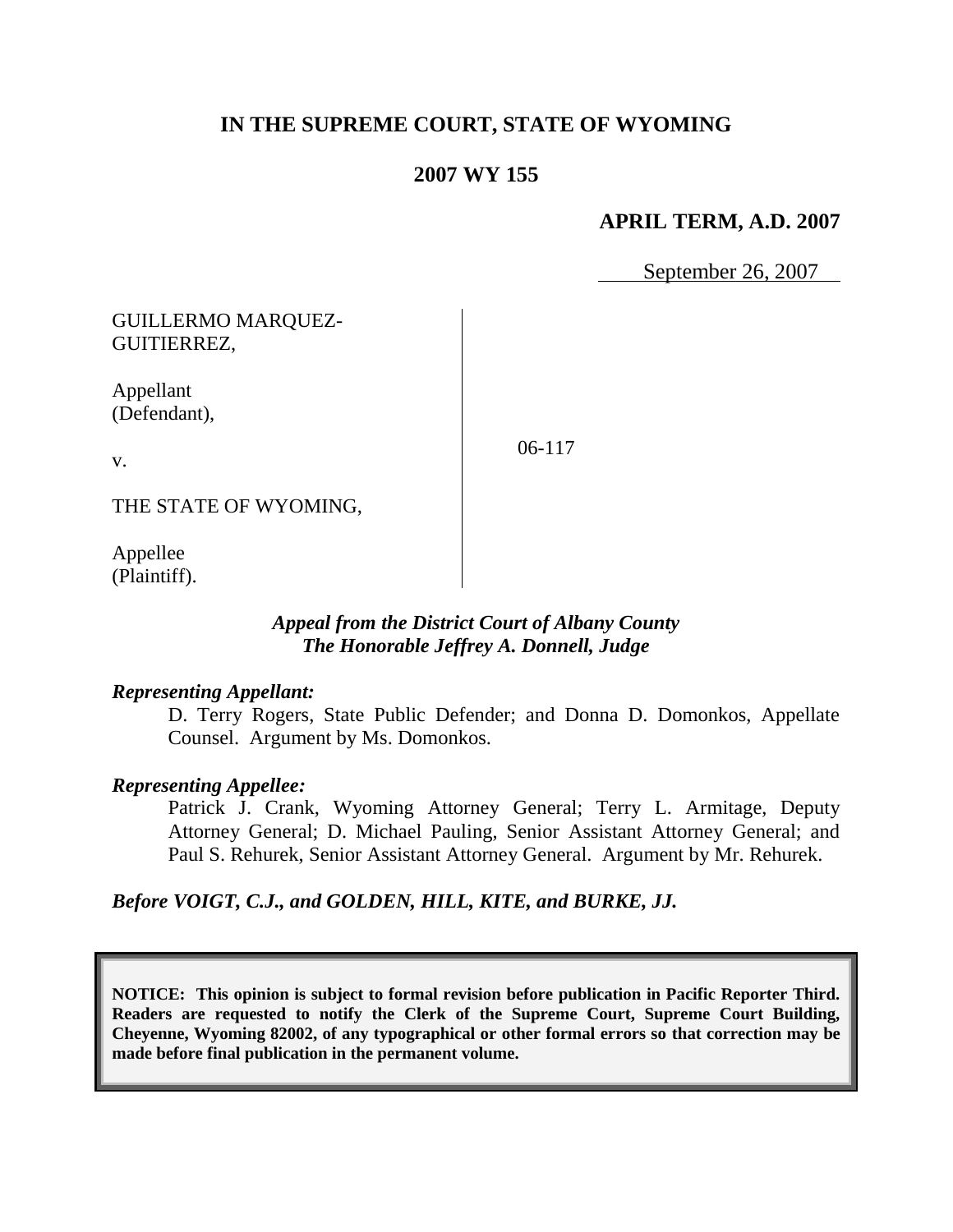## **HILL, Justice.**

[¶1] After approximately 180 pounds of marijuana were discovered in the van in which Guillermo Marquez-Guitierrez was a passenger, he was arrested. A jury found Marquez-Guitierrez guilty on three counts of drug-related charges. He claims that the district court erred in denying his motion to suppress the marijuana because he was illegally detained and there was no reasonable suspicion present. We hold that the district court did not err, and affirm.

#### **ISSUES**

[¶2] Marquez-Guitierrez phrases the issue as follows:

Did the District Court err in Denying [Marquez-Guitierrez's] Motion to Suppress the Evidence When [he] was Illegally detained and There was no Reasonable Suspicion to Detain [him] Until he Consented to A Search of His Vehicle?

# **FACTS**

[¶3] On November 19, 2004, Wyoming State Trooper Scimone was on duty, traveling westbound on I-80 in Albany County, Wyoming. He observed a Ford Econonline van without a front license plate traveling eastbound. As the van passed, Trooper Scimone noticed that the van had a rear plate from Illinois. Recognizing that Illinois requires both front and rear plates, the trooper turned around to apprehend the van. Upon reaching the van, Trooper Scimone first confirmed that it did not have a front plate. Then the trooper noticed that the van had substantially decreased its speed, from about 73 mph when he first observed it, to 63-65 mph. The trooper then watched the van weave inside its own lane, drive onto the fog line, and then over the center dividing line. After monitoring the van for some time, the trooper initiated a traffic stop at 4:14 p.m.

[¶4] As he approached the passenger side of the vehicle, the trooper noticed Marquez-Guitierrez in the passenger seat. Neither he nor the driver, Chris Cardona, made eye contact with the trooper. Cardona provided Trooper Scimone with a driver"s license and registration, but no proof of insurance was produced. As Cardona passed the documentation over Marquez-Guitierrez, the trooper noticed both men"s hands shaking.

[¶5] Cardona then accompanied Trooper Scimone back to his patrol car. The trooper went back to the van and proceeded to ask Marquez-Guitierrez a few questions. He informed Trooper Scimone that the two men were from the Los Angeles area and that they were on their way to Illinois to drop off the van and visit relatives. Marquez-Guitierrez also told the trooper that the van belonged to someone else, and that neither he nor Cardona knew the city they were traveling to, only the exit number off of I-80, which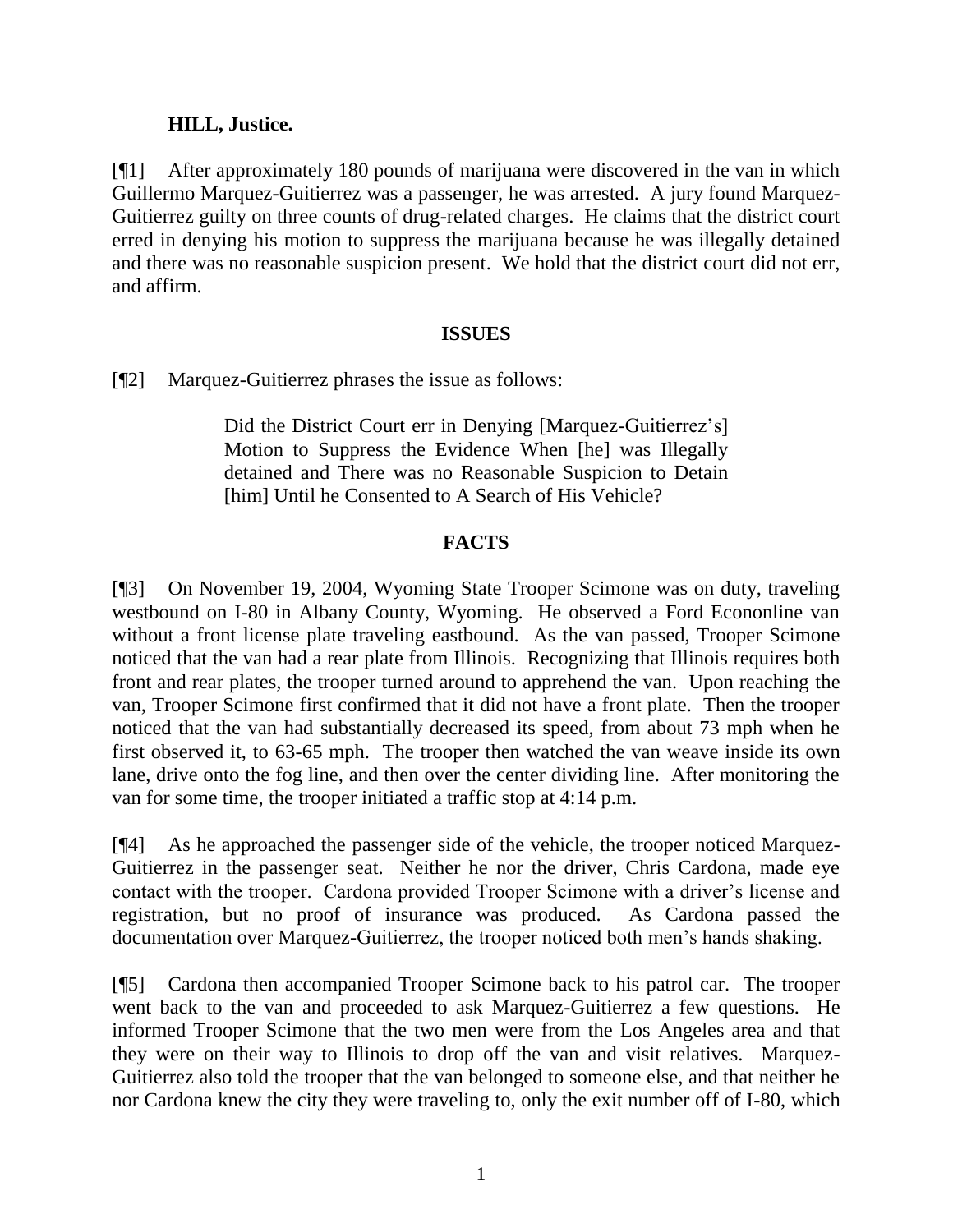was their destination. During their conversation, Trooper Scimone also noticed a cell phone in the center console and air fresheners throughout the van.

[¶6] Meanwhile, during Trooper Scimone"s and Marquez-Guitierrez"s conversation, Trooper Mann arrived. After the conversation with Marquez-Guitierrez ended, Trooper Scimone asked Trooper Mann to call for a drug dog. At this point, Trooper Scimone reasoned that he wanted the dog there in case there was consent to search – in other words, asking for the dog at this point in the stop would simply save some time.

[¶7] Trooper Scimone then returned to his patrol car, which was still occupied by Cardona. He ran an NCIC check on the van, and a warrant check for both travelers. He also processed paperwork for the warning ticket he planned to issue to Cardona. During these several minutes of paperwork, Trooper Scimone and Cardona made small talk about cars, football, and Wyoming wildlife. Interspersed in the conversation were a couple of travel questions, to which Cardona responded that he was simply helping to drive, but that he did not know who owned the van. Fourteen minutes into the stop, at 4:28 p.m., Trooper Scimone asked Trooper Mann to return Cardona"s documentation, and then informed him, "Things will get wrapped up in a second."

[¶8] However, Trooper Scimone was not done questioning Cardona. He asked him if there were any drugs or alcohol in the van. Cardona denied there being any drugs or alcohol present. Next, the trooper informed Cardona that he was going to issue a warning ticket for having no front license plate or proof of insurance and for weaving. At 4:31 p.m., the trooper told Cardona they could be on their way, and that they were "good to go."

[¶9] As Cardona exited the patrol car, he asked Trooper Scimone what he needed to do about the warning ticket. The trooper told him to simply consider the ticket a "souvenir" and nothing needed to be done about it. The trooper then asked Cardona if he could ask him a few more questions, to which he agreed. The trooper asked to search the vehicle and Cardona agreed. He was told a dog would be there soon to "take a quick sniff," and that the men could be on their way.

[¶10] While waiting for the dog, Trooper Scimone asked more questions relating to paperwork for the consent search, what Cardona did for a living, and the presence of drugs in the vehicle. Eventually, Marquez-Guitierrez also returned to the vehicle. Neither Marquez-Guitierrez nor Cardona attempted to revoke the consent to search.

[¶11] Approximately thirty-three minutes after the vehicle was pulled over, and approximately sixteen minutes after the consent to search was given, the drug dog arrived. The dog indicated the presence of drugs both outside and inside the van. The ensuing search of the van revealed approximately 180 pounds of marijuana, which was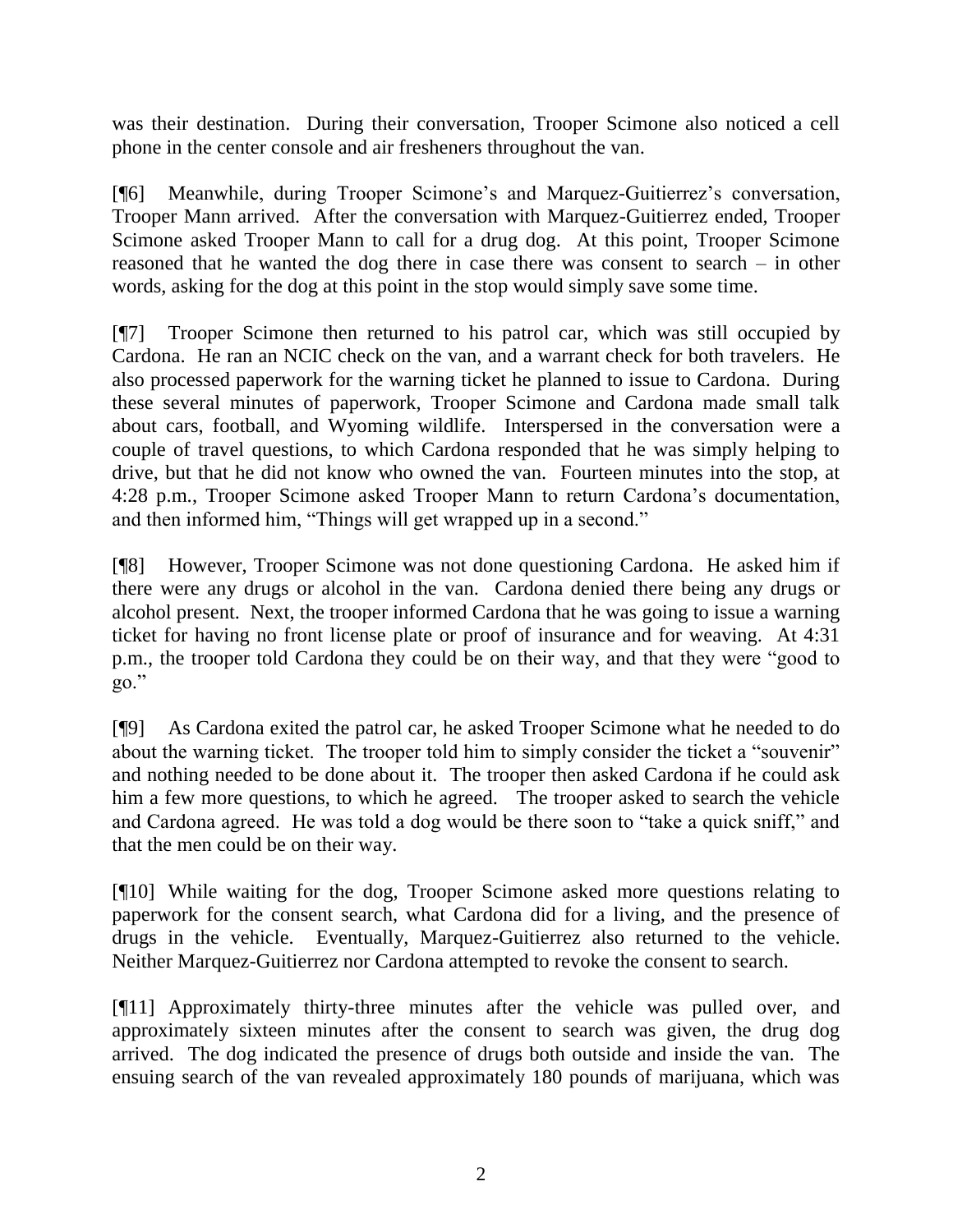packaged and concealed between the roof and the interior headliner. Both men were immediately arrested and charged with three counts of drug-related charges.<sup>1</sup>

[¶12] Following a jury trial, Marquez-Guitierrez was found guilty of all three charges and sentenced. On January 26, 2006, he timely appealed the Judgment and Sentence that was entered on January 10, 2006, specifically challenging the denial of his *Motion to Suppress.*

### **STANDARD OF REVIEW**

[¶13] Our standard of review when analyzing the denial of a motion to suppress is well known:

> Rulings on the admissibility of evidence are within the sound discretion of the trial court. We will not disturb such rulings absent a clear abuse of discretion. An abuse of discretion occurs when it is shown the trial court reasonably could not have concluded as it did. Factual findings made by a trial court considering a motion to suppress will not be disturbed unless the findings are clearly erroneous. Because the trial court has the opportunity to hear the evidence, assess witness credibility, and draw the necessary inferences, deductions, and conclusions, we view the evidence in the light most favorable to the trial court's determination. Whether an unreasonable search or seizure occurred in violation of constitutional rights presents a question of law and is reviewed de novo.

*Dettloff v. State*, 2007 WY 29, ¶ 11, 152 P.3d 376, 381 (Wyo. 2007) (citations omitted).

## **ARGUMENT**

[¶14] Marquez-Guitierrez claims on appeal that because he had no reasonable suspicion of illegal activity, Trooper Scimone impermissibly expanded the scope of the traffic stop, that the consent to search the vehicle was tainted by the illegal detention, and that these errors violated both the federal and state constitutions.<sup>2</sup> The State responds that the detention was permissible under both constitutions because the trooper had a reasonable

 $\overline{a}$ 

<sup>&</sup>lt;sup>1</sup> The charges were: (1) Possession with intent to deliver a controlled substance, marijuana, in violation of Wyo. Stat. Ann. § 35-7-1031 (a)(ii) (LexisNexis 2007); (2) Possession of a controlled substance, marijuana, in violation of Wyo. Stat. Ann. § 35-7-1031 (c)(iii) (LexisNexis 2007); and (3) Conspiracy to deliver a controlled substance, marijuana, in violation of Wyo. Stat. Ann. §§ 35-7-1031 (a)(ii) and 35-7- 1042 (LexisNexis 2007).

<sup>&</sup>lt;sup>2</sup> The driver of the vehicle, Cardona, consented to the search of the vehicle.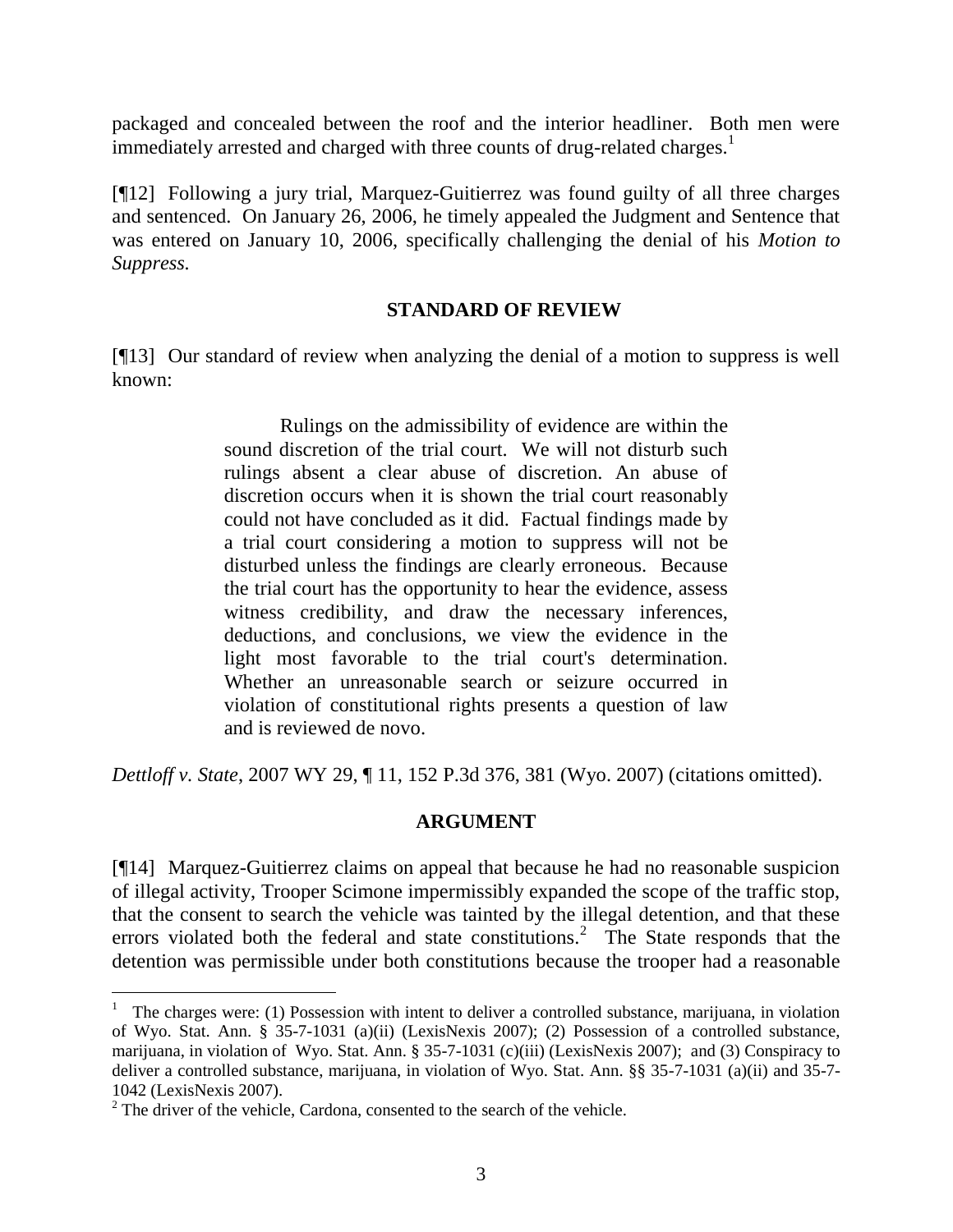suspicion of criminal activity based upon the totality of the circumstances, including that "overcompensation" of reducing the vehicle"s speed to well-below the speed limit, extreme nervousness on the parts of both the driver and Marquez-Guitierrez, the presence of multiple air fresheners in the van, and the unusual travel plans of the men.

### *State Constitutional Analysis*

[¶15] Article 1, § 4 of the Wyoming Constitution requires searches and seizures to be reasonable under all of the circumstances. *O'Boyle v. State,* 2005 WY 83, ¶ 26, 117 P.3d 401, 409 (Wyo. 2005). Whether a search or seizure is reasonable is a question of law to be decided from the totality of the circumstances. *Id.* ¶ 25, 117 P.3d at 409. Accordingly, we must analyze the reasonableness of the detention under *all* of the circumstances, and whether or not the trooper had reasonable suspicion to justify the intrusive measures used.

[¶16] The district court held that the detention was reasonable here because the observations made by the trooper supported his reasonable suspicion and allowed for continued detention. Those observations included: (1) both the driver's and passenger's refusal to look at the trooper while he was traveling beside them and that they slowed to well below the speed limit; (2) both the driver and passenger having "extreme" nervousness;" (3) the presence of multiple air fresheners; (4) the presence of black duffel bags in the rear of the vehicle; (5) the driver's and passenger's confusion as to their destination; (6) the inability of both the driver and passenger to produce more information as to their destination other than an exit number; and (7) the fact that they were traveling from a source city (Los Angeles) to a destination area (the Midwest).

[¶17] The district court also commented on the trooper"s questions during the initial stop. The court stated:

> Trooper Scimone clearly asked questions that were in no way related to the purpose of the stop, but most of these were asked while he was completing the paperwork on the warning tickets. While these questions may have been utilized to prolong the length of the stop in some small part, they were not utilized in forming any reasonable suspicion to proceed with the detention. While *Campbell* [v. State, 2004 WY 106, ¶ 12, 97 P.3d 781, 785 (Wyo. 2004)] stands for the rule that "an officer generally may not ask the detained motorist questions unrelated to the purpose of the stop,' *Id.* at  $\P$  12. *Campbell* was addressing a question about controlled substances, not idle chit chat. This Court believes it would be stretching *Campbell* too far to say that an officer cannot engage in idle conversation while awaiting the arrival of a K-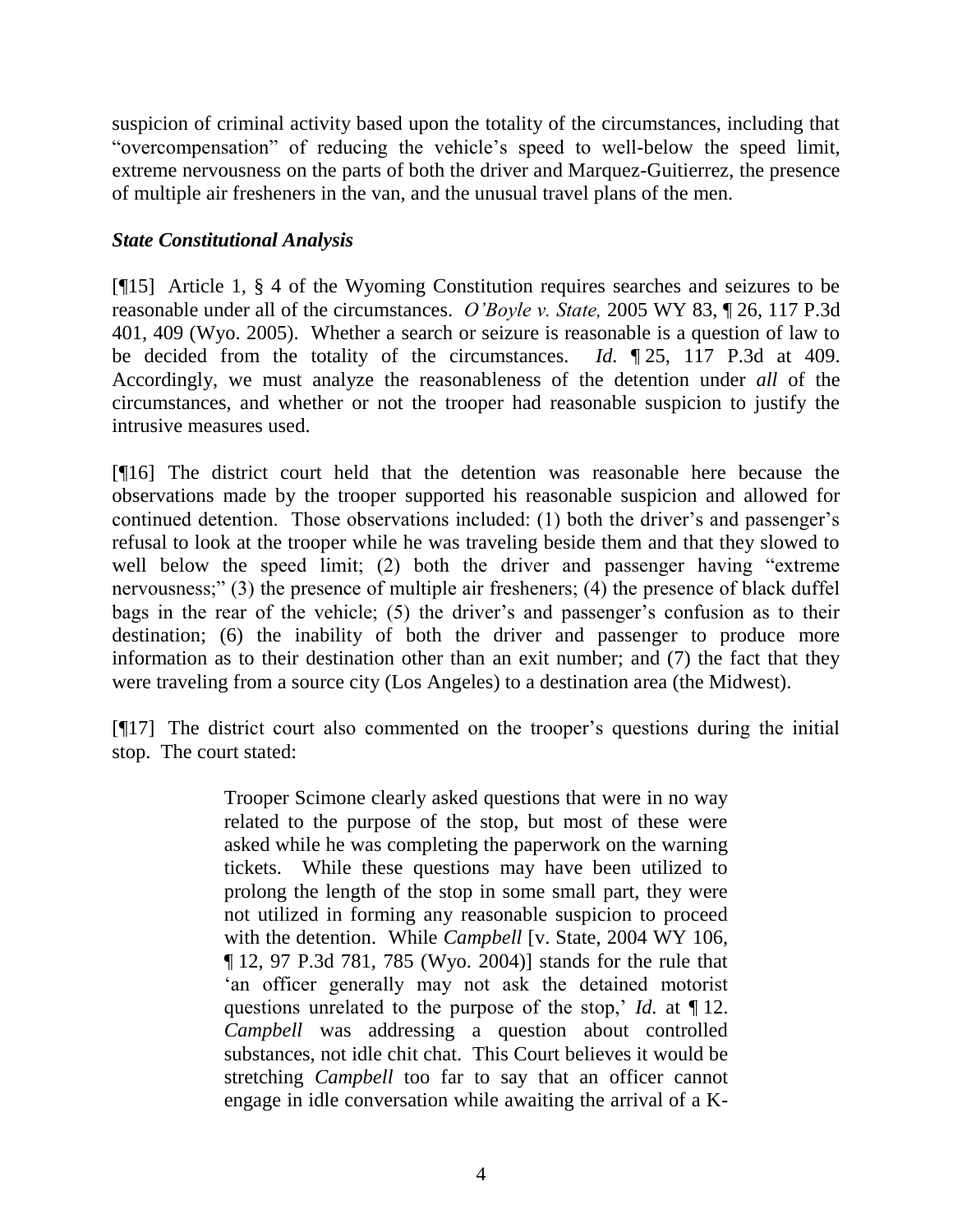9 in a situation where that officer already had reasonable suspicion to proceed with the detention.

[¶18] We agree with the district court. In fact, we recently said in *Marinaro v. State,* 2007 WY 123, ¶ 8, 163 P.3d 833, 835 (Wyo. 2007)<sup>3</sup>:

> In that regard, we will further note that the United States Supreme Court held in *Muehler v. Mena*, 544 U.S. 93, 100- 101, 125 S.Ct. 1465, 1470, 161 L.Ed.2d 299 (2005) that, during the course of a legal detention of an individual, law enforcement officers may pose questions to that person that are unrelated to the underlying purpose of the seizure and that are not independently justified by reasonable suspicion. Following *Muehler,* the Tenth Circuit Court of Appeals recently held that suspicionless questioning of a motorist by a law enforcement officer during the course of a traffic stop regarding weapons and contraband is not a Fourth Amendment violation so long as it does not extend the duration of the traffic stop. *United States v. Stewart*, 473 F.3d 1265, 1268-69 (10th Cir. 2007).

[¶19] Marquez-Guitierrez contends that Cardona was improperly removed from the van and placed in the patrol car. At that point, Marquez-Guitierrez contends that no reasonable suspicion existed, and the trooper was embarking on a "fishing expedition" to find reasonable suspicion. Yet, even prior to the trooper's removal of Cardona,<sup>4</sup> the record shows that the trooper had noticed that the vehicle slowed to well below the acceptable speed limit; that both men were extremely nervous;<sup>5</sup> that there were multiple air fresheners present; and that there were large black duffel bags in the rear of the vehicle. Upon further discussion with Cardona in the patrol car, the trooper was then able to discern more information that further added to his already articulable reasonable suspicion.

 $\frac{1}{3}$ We note that the cases mentioned in this citation involved federal, not state, constitutional claims.

<sup>4</sup> Typically, a reasonable investigation of a traffic stop may include asking for the driver's license and registration, requesting the driver to sit in the patrol car, and asking the driver about his destination and purpose. *United States v. Ramos*, 42 F.3d 1160, 1163 (8th Cir. 1994). *See also Pennsylvania v. Mimms*, 434 U.S. 106, 111 n.6, 54 L. Ed. 2d 331, 98 S. Ct. 330 (1977); *State v. Butcher*, 137 Idaho 125, 131, 44 P.3d 1180, 1186 (Idaho App. 2002) ("During a lawful traffic stop, the officer may instruct the driver to exit the vehicle or to remain inside. This procedure is within the police officer's discretion and is not otherwise unlawful.")

<sup>5</sup> "It is generally accepted that nervousness upon the initial confrontation is normal and the telling information is whether the citizen calmed after the initial few minutes of the encounter. Extreme and continued nervousness, however, "is entitled to somewhat more weight."" *Damato v. State,* 2003 WY 13, ¶ 21, 64 P.3d 700, 708 (Wyo. 2003) (citations omitted).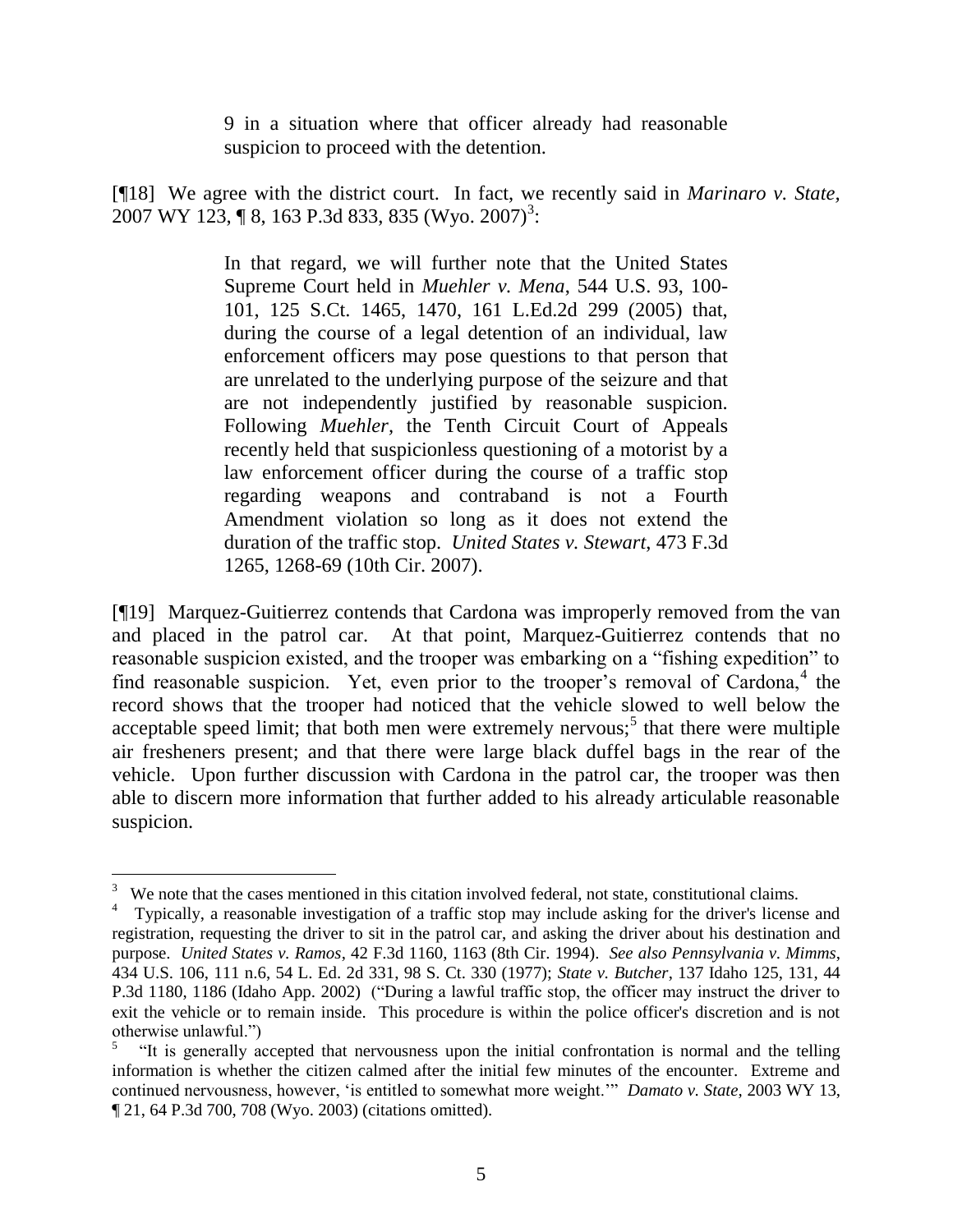[¶20] From our review of the record, we conclude that the district court"s conclusion is supported by the evidence presented below. The totality of the circumstances in this case accumulated in such a way that the trooper became increasingly suspicious that both the driver and passenger of the vehicle were involved in illegal activity. Although any of these circumstances alone may not have justified the detention, *all* of them together support the conclusion that Trooper Scimone had reasonable suspicion to believe criminal activity was afoot, thus warranting the further detention and that detention did not violate the Wyoming Constitution.

[¶21] Before leaving this issue, we address, as we did in *Negrette v. State,* 2007 WY 88, ¶ 17, 158 P.3d 679, 683 (Wyo. 2007) that Marquez-Guitierrez substantially relies on *O'Boyle* to support his argument that his detention was unreasonable. We said about *O'Boyle,* 

> In *O'Boyle*, a driver was stopped for going four miles per hour over the speed limit and then was questioned extensively about subjects having nothing to do with the reason for the stop or his travel plans, including what courses his son was taking in college, whether he lived on campus and the name of the college mascot. The obtrusive questioning in *O'Boyle* occurred despite the trooper's admission that he did not have a reasonable suspicion of other criminal activity beyond the speeding violation.

*Negrette*, ¶ 17, 158 P.3d at 683. As in *Negrette, O'Boyle* is also distinguishable in this case "both by the extensiveness of the questioning and the absence of a reasonable suspicion of criminal activity." *Id.* Here, Trooper Scimone asked a limited number of questions that were relatively restrained in their subject matter. Unlike the sixty questions asked in *O'Boyle,* many of which were unrelated to the stop, the trooper here asked questions that were for the most part related to travel plans. Also, those questions were, in part, based upon the trooper's general doubts about their travel plans, given that two California residents were driving a van cross-country that neither one owned, had any connection with, and were only traveling to an exit number. Neither Cardona nor Marquez-Guitierrez was subjected to "persistent and sustained questioning that unreasonably expanded the scope of the stop." *O'Boyle,* ¶ 32, 117 P.3d at 412. *O'Boyle* is factually unlike this case and does not support Marquez-Guitierrez"s argument.

[¶22] We next turn to Marquez-Guitierrez's contention that his consent to the search of his vehicle was involuntary. Specifically, he argues that his consent was involuntary because it was preceded by an unlawful detention. This argument fails because we have already held that the detention prior to consent was lawful. We reasoned in *O'Boyle* that: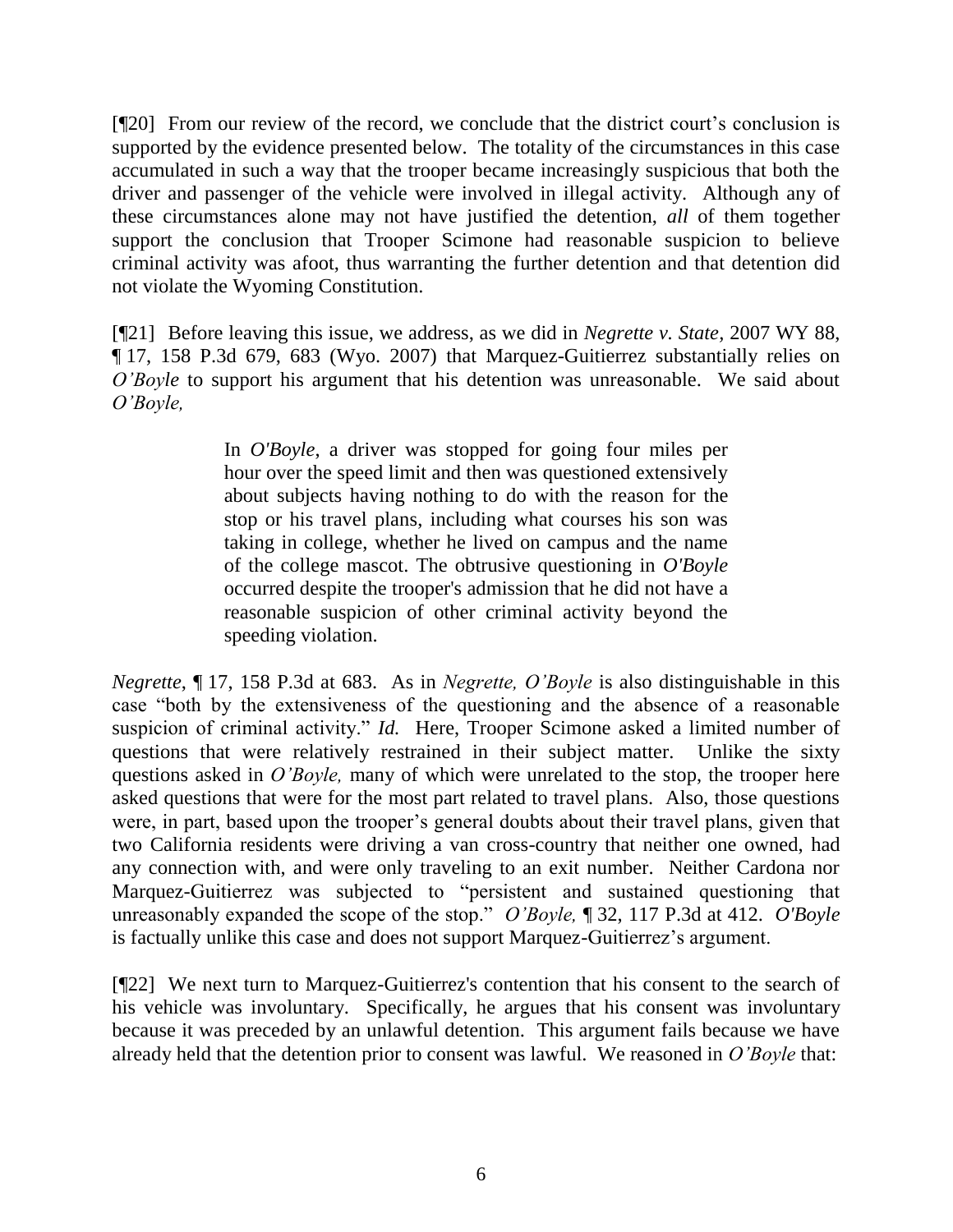A waiver of constitutional rights under our constitution must appear by clear and positive testimony, and, if a search or seizure is based upon the proposition that consent was given, there should be no question from the evidence that consent was "really voluntary and with a desire to invite search, and not done merely to avoid resistance. Acquiescence and nonresistance have not been deemed sufficient under Wyoming law to establish consent.

*O'Boyle,* ¶ 38, 117 P.3d at 412.

[¶23] Here, consent to search was actually given by the driver, not Marquez-Guitierrez. However, because both Marquez-Guitierrez and Cardona had apparent authority over the van, <sup>6</sup> we consider this issue here. Marquez-Guitierrez argues that because "Trooper Scimone never told Mr. Cardona he could refuse to answer the additional questions, could refuse the search, or that he was free to leave," that his acquiescence to the search did not actually constitute consent, per *O'Boyle. O'Boyle,* ¶ 44, 117 P.3d at 413. Contrary to Marquez-Guitierrez's argument, Trooper Scimone did tell Cardona that he was free to go and, in fact, opened the patrol car so that he could exit the vehicle.

[¶24] It is also evident that the consent was voluntary, given the facts that are borne out by the record. First, at the time Trooper Scimone requested permission to search, all documents had been returned to both men. Marquez-Guitierrez was in the van, and Cardona was told he was free to go – *he* extended the interaction between himself and Trooper Scimone by asking a question about the warning ticket. It was at that juncture that the trooper asked Cardona if he could ask him a couple more questions. Cardona agreed, and then agreed to the trooper's request to search the van. Cardona himself testified at the suppression hearing that Trooper Scimone released him before requesting consent to search, that the trooper was easy-going and non-threatening, and that he was not coerced or intimidated into giving consent. Accordingly, no constitutional violation occurred.

## *Federal Constitutional Analysis*

[¶25] We have described our [Fourth Amendment](http://www.lexis.com/research/buttonTFLink?_m=4834fc7b3cee7aa2b04313afb83f6c8d&_xfercite=%3ccite%20cc%3d%22USA%22%3e%3c%21%5bCDATA%5b2007%20WY%2088%5d%5d%3e%3c%2fcite%3e&_butType=4&_butStat=0&_butNum=34&_butInline=1&_butinfo=U.S.%20CONST.%20AMEND.%204&_fmtstr=FULL&docnum=1&_startdoc=1&wchp=dGLbVzb-zSkAk&_md5=aa6e845b400b6cb365f2f08f1e4a6aee) analysis as follows:

In determining whether a traffic stop detention was reasonable under the [Fourth Amendment,](http://www.lexis.com/research/buttonTFLink?_m=4834fc7b3cee7aa2b04313afb83f6c8d&_xfercite=%3ccite%20cc%3d%22USA%22%3e%3c%21%5bCDATA%5b2007%20WY%2088%5d%5d%3e%3c%2fcite%3e&_butType=4&_butStat=0&_butNum=36&_butInline=1&_butinfo=U.S.%20CONST.%20AMEND.%204&_fmtstr=FULL&docnum=1&_startdoc=1&wchp=dGLbVzb-zSkAk&_md5=dac2ab37df286526825b21059788fefd) we apply the twopart inquiry established in *Terry v. Ohio*[, 392 U.S. at 19-20,](http://www.lexis.com/research/buttonTFLink?_m=4834fc7b3cee7aa2b04313afb83f6c8d&_xfercite=%3ccite%20cc%3d%22USA%22%3e%3c%21%5bCDATA%5b2007%20WY%2088%5d%5d%3e%3c%2fcite%3e&_butType=3&_butStat=2&_butNum=37&_butInline=1&_butinfo=%3ccite%20cc%3d%22USA%22%3e%3c%21%5bCDATA%5b392%20U.S.%201%2c%2019%5d%5d%3e%3c%2fcite%3e&_fmtstr=FULL&docnum=1&_startdoc=1&wchp=dGLbVzb-zSkAk&_md5=d559142e58e375544262e4298712aeb0) 

<sup>6</sup> While Cardona was in the driver's seat of the van when it was stopped, it was clear that both were driving to Illinois, that neither man claimed to be "in charge" of the vehicle, and that neither man actually owned the vehicle but were both using it with permission of the owner.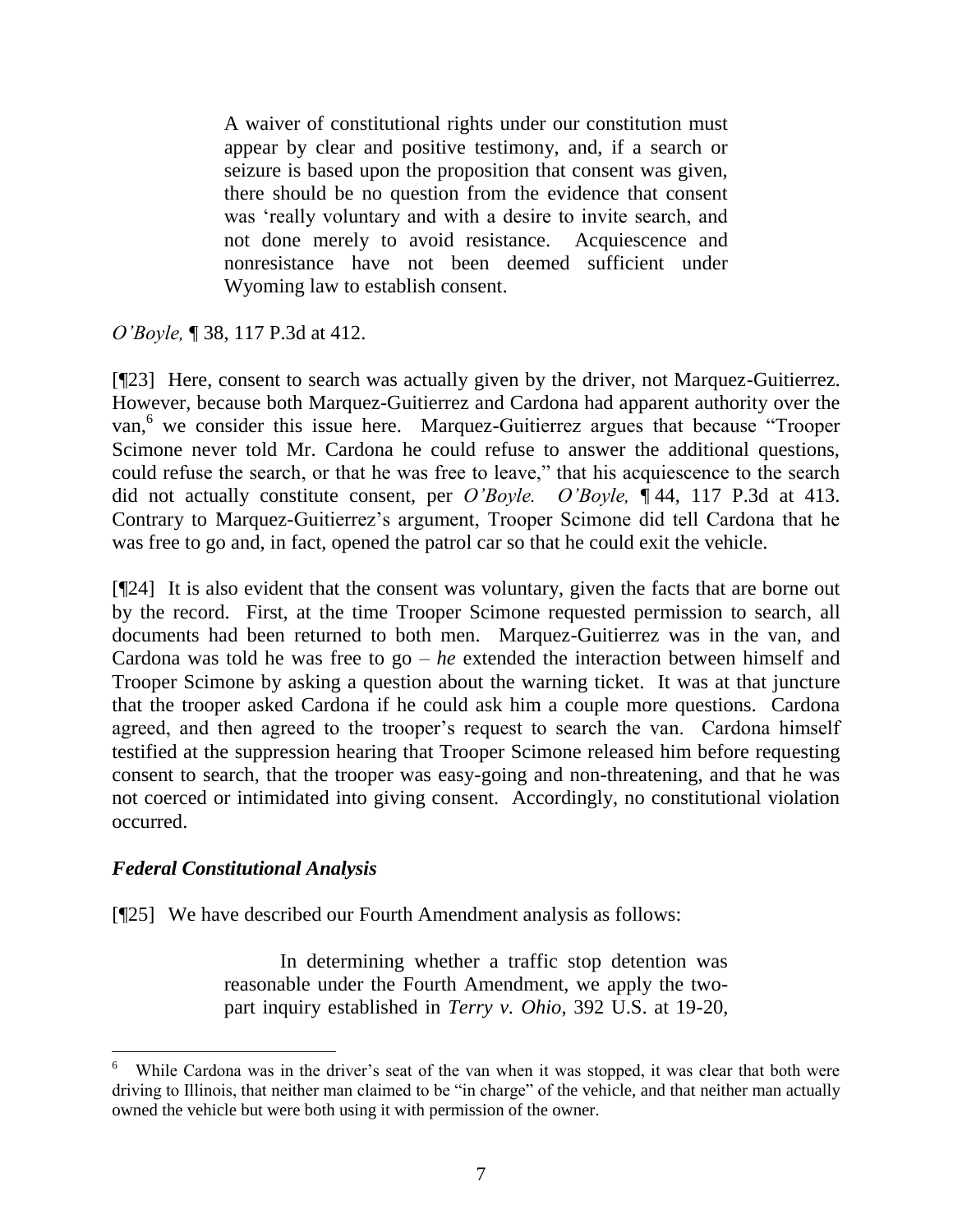88 S. Ct. 1868, that is: 1) was the initial stop justified, and 2) were the officer's actions during the detention "reasonably related in scope to the circumstances that justified the interference in the first instance[?]" In making this inquiry, the U.S. Supreme Court has rejected bright-line rules and focused instead on a fact-specific reasonableness inquiry. Under the Fourth Amendment, the government has the burden of demonstrating that a seizure was sufficiently limited in scope and duration to satisfy the conditions of an investigative seizure.

*O'Boyle*, ¶ 46, 117 P.3d at 414 (citations omitted).

[¶26] Marquez-Guitierrez does not challenge the appropriateness of the initial stop. Our analysis, therefore, centers on whether or not the trooper's actions during the detention were reasonably related in scope to the circumstances justifying the interference in the first place. We have summarized the standards applicable under this prong of the *Terry v. Ohio*, 392 U.S. 1, 88 S.Ct. 1868, 20 L.Ed.2d 889 (1968) analysis as follows:

> An officer's actions during a traffic stop must be reasonably related to the purpose of the stop. Absent valid consent, a reasonable suspicion of other unlawful activity or reasonable suspicion that a detainee is armed, an officer may not expand an investigative detention beyond the scope of the stop, ask questions unrelated to the stop or "embark on a fishing expedition in the hope that something will turn up." The relevant question is whether the scope of the stop was reasonable under the totality of the circumstances, and the burden of proving reasonableness lies with the government.

*O'Boyle*, ¶ 49, 117 P.3d at 415 (citations omitted).

[¶27] After being stopped for not having two license plates as necessitated by Illinois law, Marquez-Guitierrez was seized within the meaning of the Fourth Amendment. We must determine under the totality of the circumstances whether or not the trooper's actions during the detention were reasonably related in scope to the stop.

[¶28] In making this determination, we are guided by the following principles: 1) A detention must be carefully tailored to the reason for the stop; 2) an officer may request the detainee's driver's license, proof of insurance, and vehicle registration or rental papers, run a computer check and issue a citation or warning; 3) an officer may make reasonable inquiry into travel plans to the extent necessary to put the traffic violation in context; 4) absent reasonable suspicion of other illegal activity or that a detainee is